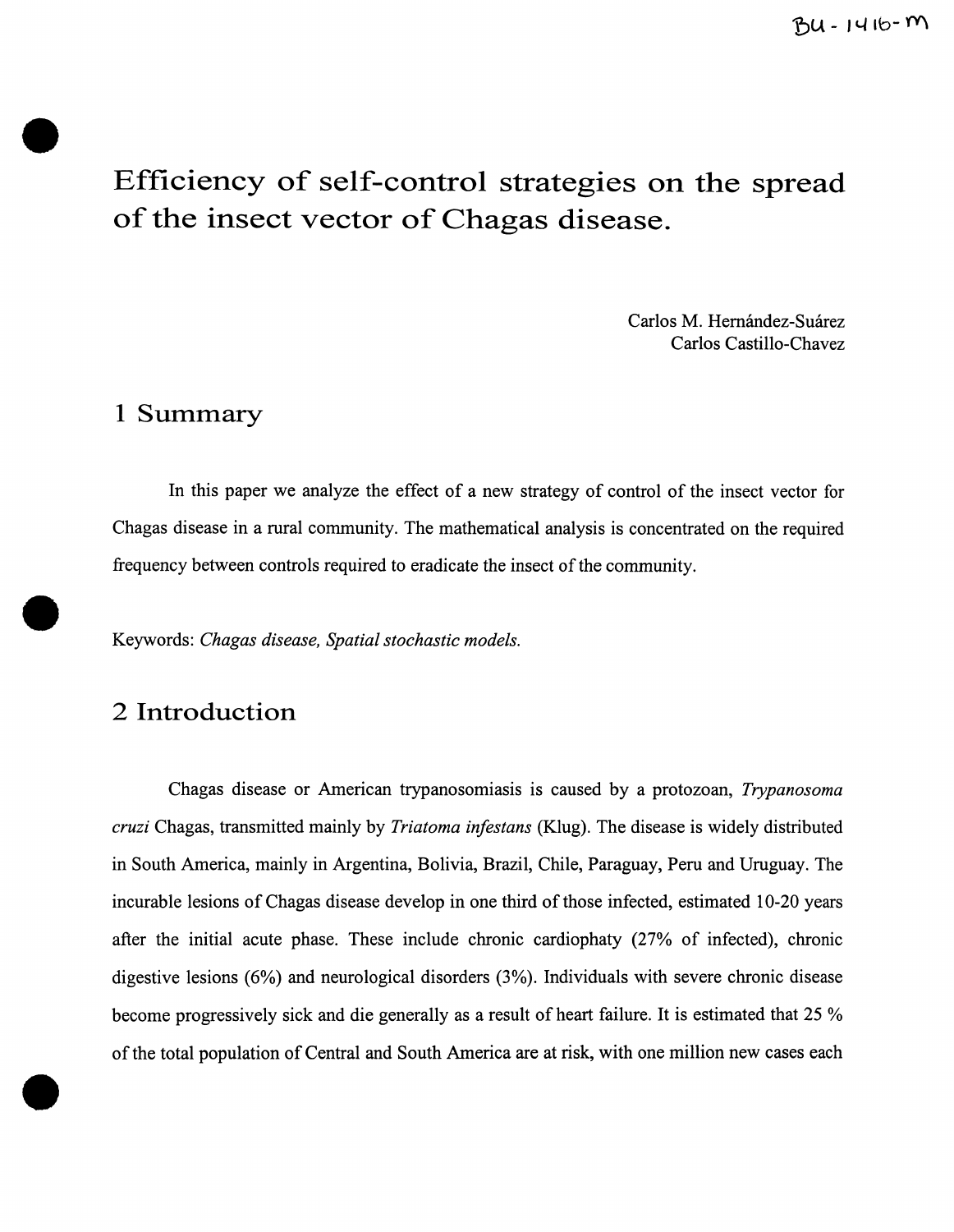year. It is also estimated that the disease produces 45,000 deaths annually, and that 16-18 million people are currently infected. Of these, 2-3 million may have already developed chronic complications and over 3 million are still in the incubation period. (WHO, 1997)

Success in eradication of Chagas disease depends mainly in the eradication of its vectors. It is estimated that half of the cases of the disease were transmitted by the vector *T. infestans*  (Gorla, 1989). The type of construction of a house is determinant for the environment of *T. infestans,* thus control strategies are based mainly in insecticide spraying in houses. In Argentina, this type of control was done in the past through periodic campaigns from official institutions but recently, this changed and now households are provided with the necessary tools to perform a periodic control.

Using a program to simulate the spread of the vector through a community of houses, we observed that the "self-control" was less efficient than a periodic campaign, even if the control was done at random intervals whose expected value was much smaller than that of the campaigns. The problem seems to arise from the heterogeneity in the times of spraying in the community. In this paper we analyze among other factors, how the frequency of control affects the probability of erradication of the vector from the community.

### **3 Review**

•

•

•

Rabinovich (1985) Developed a deterministic model consisting of three differential equations describing changes in vector and host populations and the relationship between the two. The model was used to evaluate three types of control: spraying, through house improvement and biological control due to the parasitoid *Ooencyrtus trinidadensis.* The effectiveness of the control strategies were evaluated in terms of (1) the number of vectors per house,  $(2)$  the proportion of infected vectors,  $(3)$  the number of infected people and  $(4)$  a safety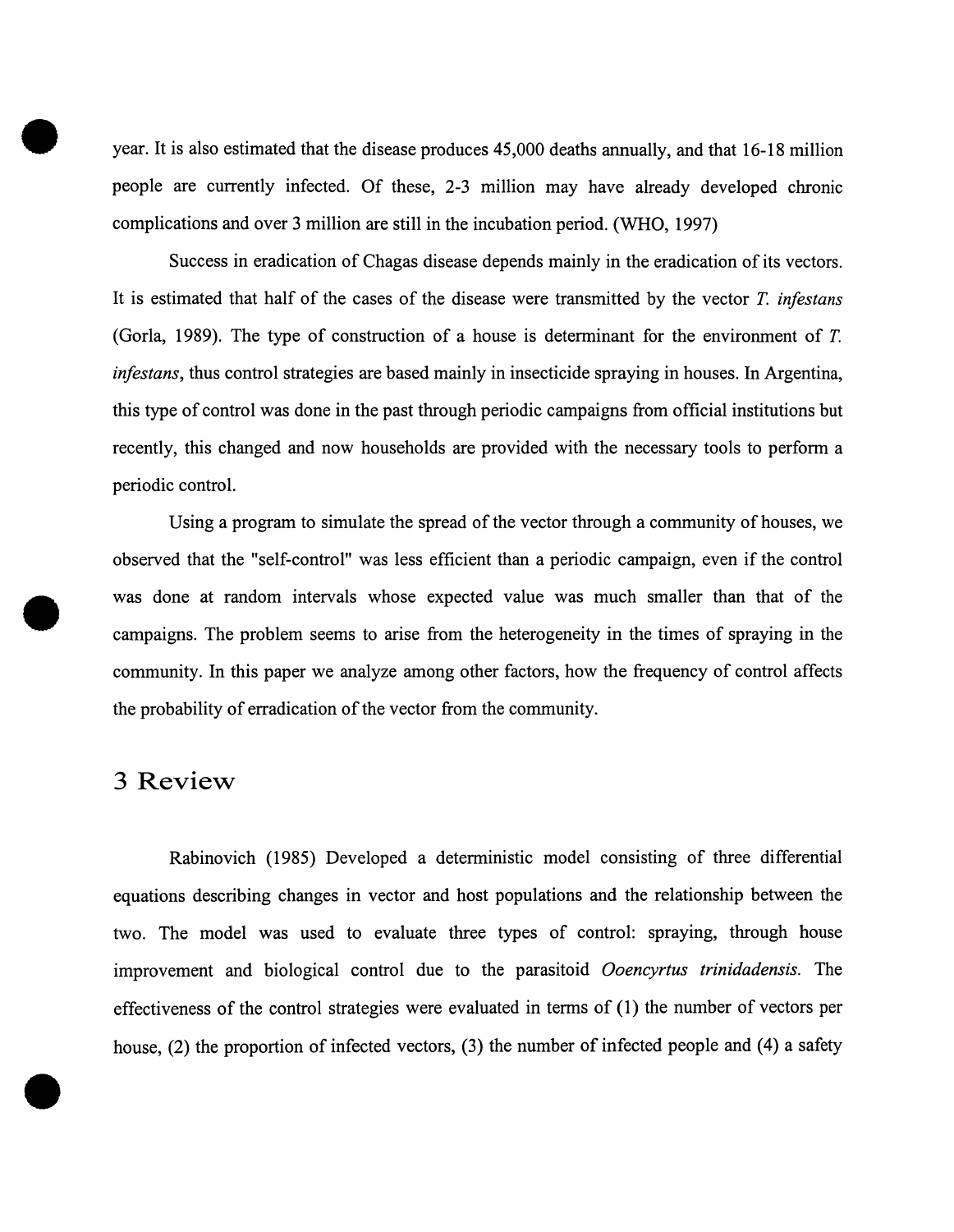factor to measure the number of weeks between infected bites. It was concluded that a satisfactory control could be achieved by annual spraying, household collection of bugs or by a combination of house improvements, but it appeared that a dramatically better control could be achieved by use of biological control, as long as the assumptions made on the form of attack of the parasitoid were fulfilled. Rabinovich *et. a/.* (1990) analyzed numerically a populationdynamics model for the two main vectors of Chagas disease: *T. infestans* and *Rhodnius prolixus.*  The model included the infection of bugs with the parasite *T. cruzi,* human and animal infection from bugs, migration between houses and the environment as well as the type of house. The main parameters affecting stability behavior of the vector populations were (a) the threshold nymphal density at which irritation of the host starts, (b) female density, (c) number of hosts available and (d) the emigration rate. Parameters (a) and (b) combined were determinant in the stability behavior of the vector population, from a stable point equilibria to a limit cycle. Velasco- Hernández (1992) showed that if density dependent factors are ignored the equilibrium is asymptotically stable, whereas if this is included as well as stage-structure in the cycle life of the vector, limit cycle solutions may be obtained.

Regarding dispersion patterns of *T. infestans,* Schofield (1985) studied its dispersive flight and derived expressions for the distribution function of flight duration and distance. Both a linear flight as well as a Brownian motion pattern were considered. Simple expressions for the probability of infestation of a specified target house from a specified source house, as well as the probability that a particular house will not be infected by a given house in a fixed period of time were derived.

•

•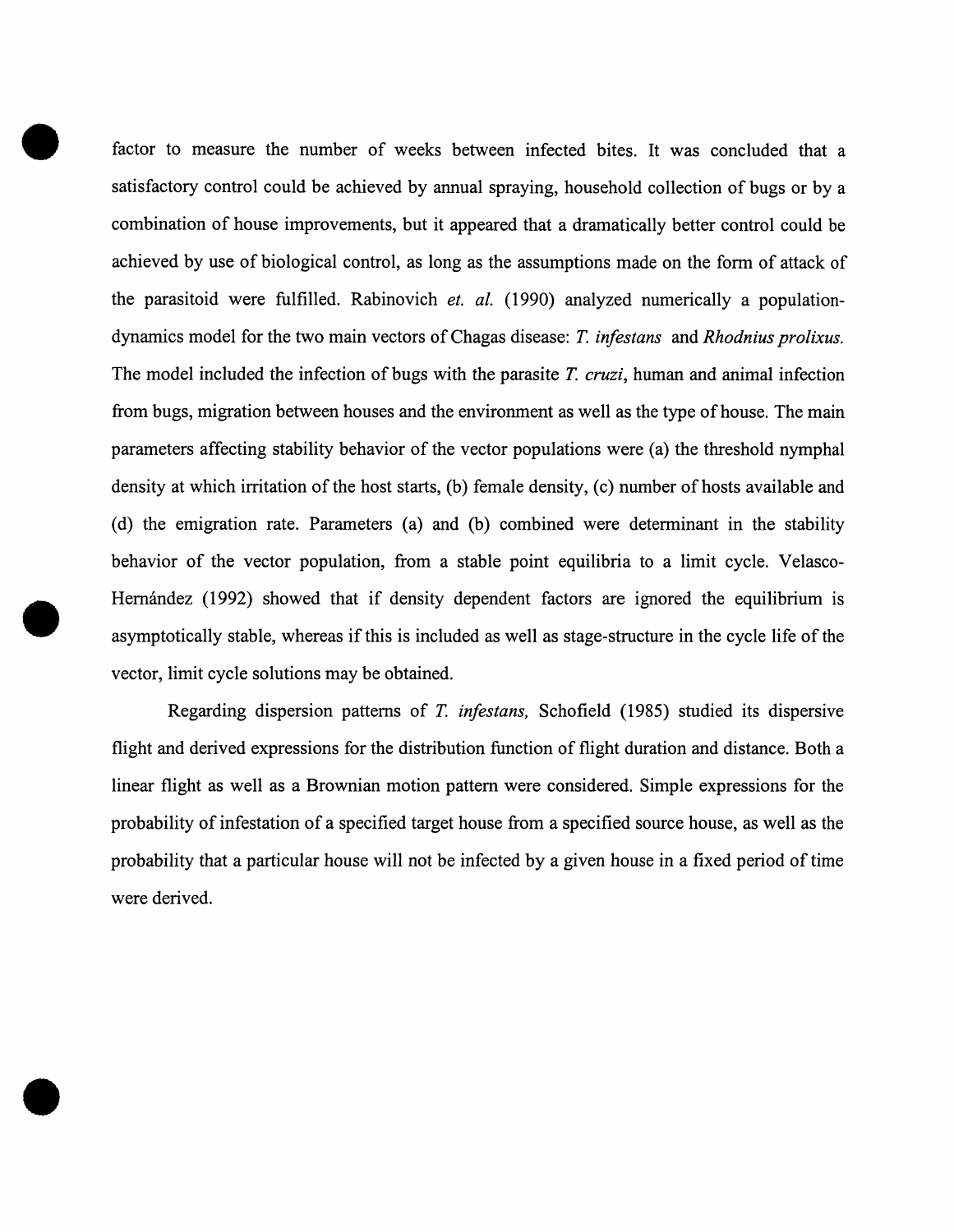## • **4 A model for spread ofthe vector ofChagas disease.**

The dynamics of the spread of the vector of Chagas disease depends on several factors, for instance the type of houses and their distribution in the community as well as the type of control used. The localization of the houses and the presence of natural barriers affects the dispersion of the insect, whereas the structure of the houses affects the "carrying capacity" of the insect in every house, thus conferring more or less "infectiveness" to houses. On the other hand, the type of control could be either a periodic campaign in all houses of the community or a selfcontrol, in which every household is provided with the tools to perform a chemical control. In this case the control is performed at random intervals. The time between applications could have a different distribution for every house, and they are assumed to be independent within and between houses.

Heterogeneity in control affects the possibility of a total eradication in the community: after performing stochastic simulations in communities with different degrees of incidence of the vector, it was found that even if the control was performed in every house at random (small) intervals from a common exponential distribution, the insect could not be eradicated because there were always susceptible houses.

•

•

Since heterogeneity in control seems to be a driving factor, and given that this is the current -official- strategy to follow, this analysis concentrates in the calculation of the probability of eradication with self-control under different scenarios, including heterogeneity in control and in the carrying capacity of houses.

In our model there are four possible states for a particular house: susceptible, latent, infective and treated. Susceptible houses can be occupied by *T. infestans* at any time. Latent houses have *T. infestans* but their density is too low and competition among them is not strong, and it is assumed that the emigration rate of T. *infestans* is zero. This houses become infective at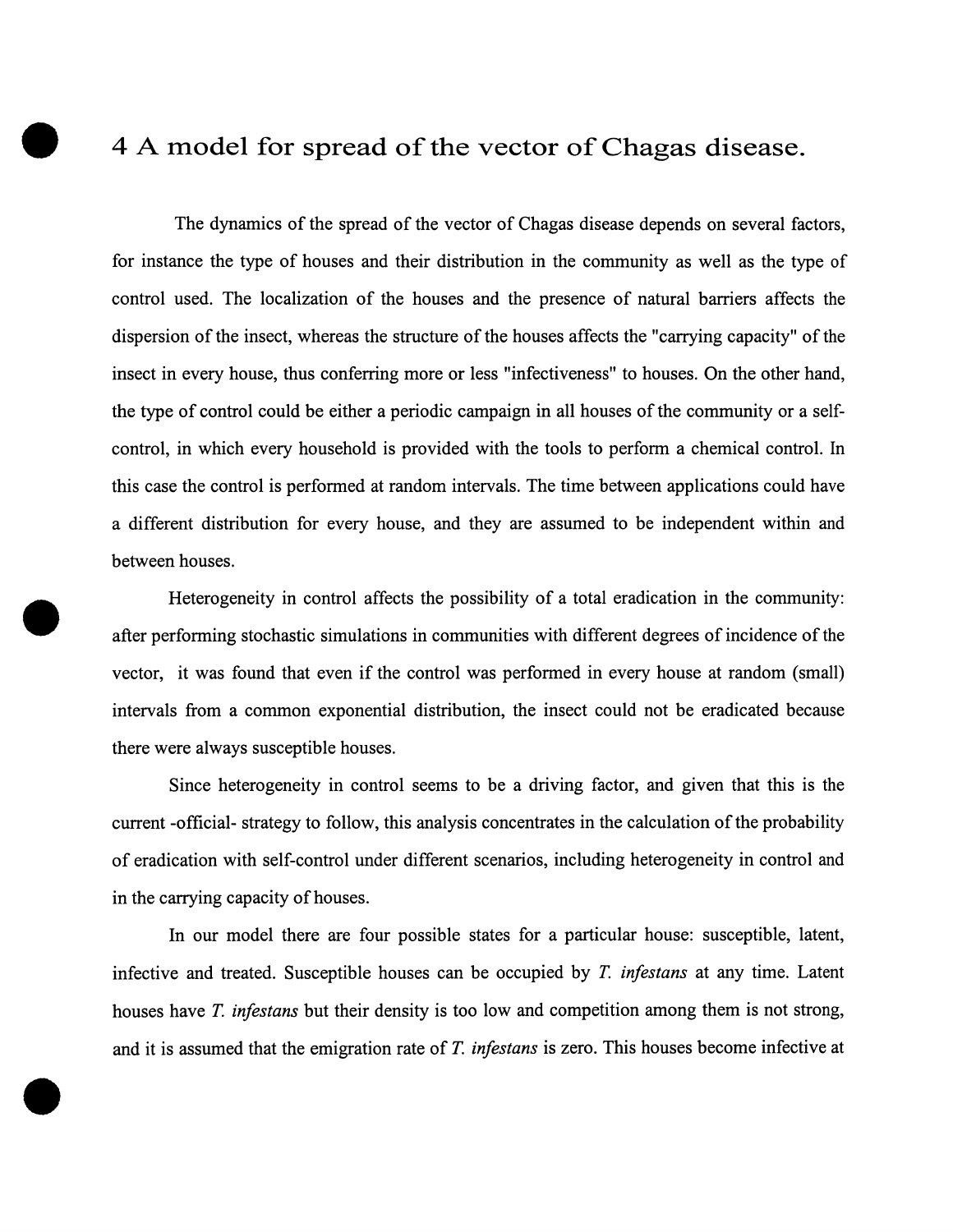rate  $\delta$ , and then each produces *T. infestans* at a given rate  $\alpha_i$ ,  $i = 1, 2, 3, ..., d$ , where  $\alpha_i$  is a house property. Control is performed in every latent or infective house at rate  $\mu_j$ ,  $j = 1, 2, 3, \dots c$ , here  $\mu_j$  is also a household property. Both  $\alpha_i$  and  $\mu_j$  could be associated or not.

•

•

•

Control has an efficiency  $p_0$  which means that in a proportion  $p_0$  of houses treated the T. *infestans* will be eradicated. Once a house is treated it remains immune for a random period of time and loses immunity at rate  $\nu$ , becoming susceptible again. In real life situations, infection depends not only on the current number of infective and susceptible houses, but also in the different migration categories of the infective houses. Moreover, the localization of both type of houses in the community is important since the probability that an infected house will infect a susceptible house depends on the distance between the two houses.

### **5 The expected number of secondary infections .**

The interest in the calculation of the expected value for the number of secondary cases of infections per infective individual is related to the evolution of basic branching process: consider a process of this type in which an individual gives birth to *k* individuals with probability *Pk.*   $k \geq 0$ , and let  $\theta$  be the probability that a population that starts with one individual will go to extinction. Thus the following equality holds:

$$
\theta = \sum_{k=0}^{\infty} \theta^k P_k \tag{4.1}
$$

It can be shown that if  $\mathbf{E}\{k\} \leq 1$  then  $\theta = 1$ . Therefore the branching process has a *threshold* value at 1. Several authors (see Bartlett (1955) and Kendall (1956)) have shown that approximating epidemic process or in general linear birth death processes is reliable provided that  $N \rightarrow \infty$ . The basic assumption when approximating an epidemic process with a branching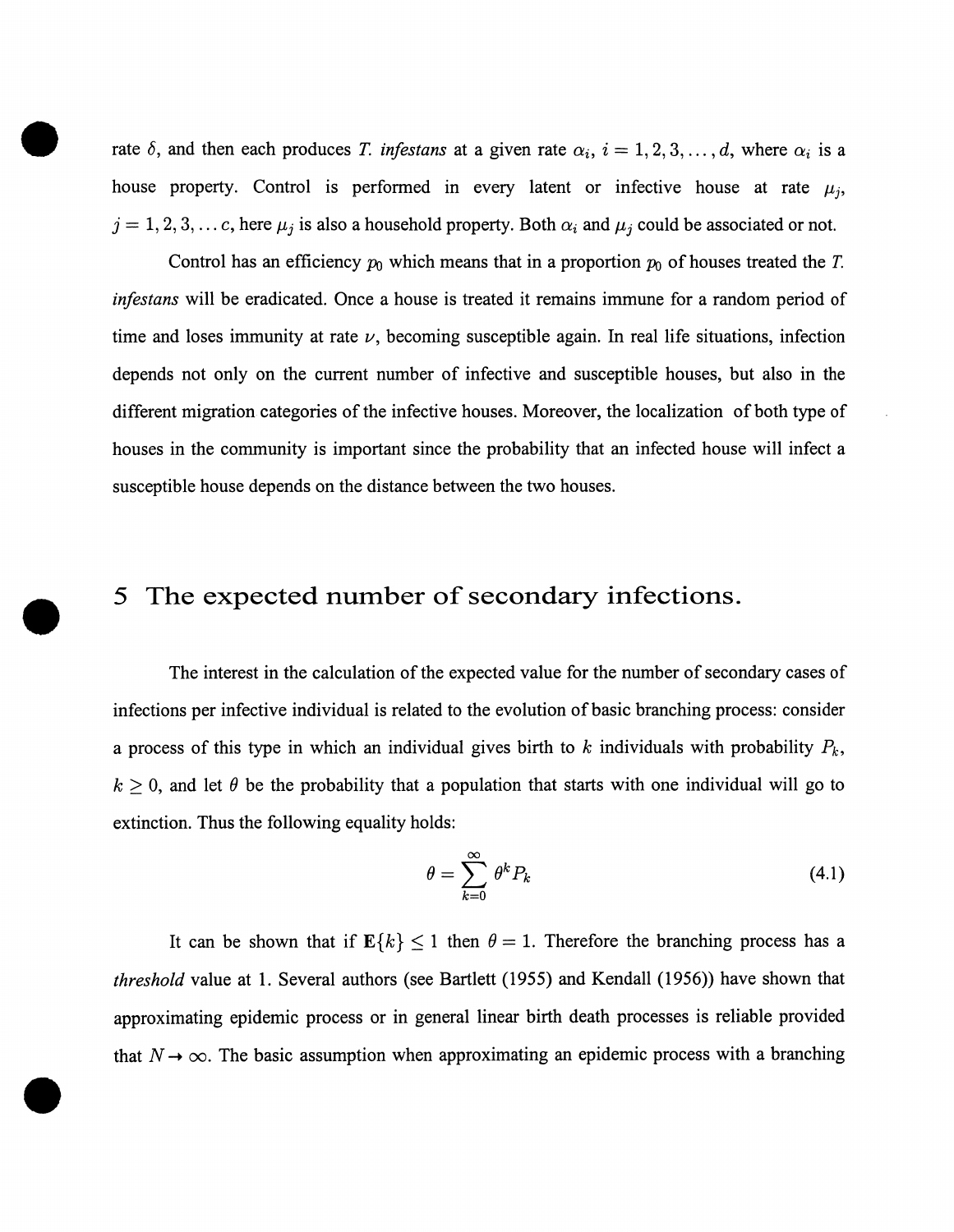process is that the expected number of secondary infections is the same regardless of the current state of the process (infected, removed, latent, etc.), which does not hold especially if shortage of susceptibles reduces significatively the expected number of newly infections.

•

•

•

Perhaps the most illustrative example on how the reduction in the number of susceptible individuals affects the dynamics of a process, even if the average offspring size is greater than one, is provided by Durret and Levin (1992) with the basic contact process in one dimension. In this process there is a linear array of cells, some of them being occupied. An occupied cell occupies its two surrounding cells if it survives, which occurs with probability  $(1 - q)$ . Every cell reproduces at discrete steps, thus, starting with one occupied cell, the expected number of occupied cells at the next step is  $3(1 - q)$ . Although it seems enough that a q-value smaller than 2/3 will guarantee a survival of the population, this is not true due to a shortage of free cells in the next step which reduces the average offspring size. Numerical evaluations give a threshold value for  $q \approx 0.47$ , for an average offspring size of 1.59.

Thus, for finite populations, the average number of infections per individual has to be greater than one for the epidemic to survive. This average has been called the *threshold value* and for SIR models, it has been numerically estimated to be (See Nåsell, 1995) of approximately  $1 + K_r/N^{\frac{1}{3}}$  with  $K_r$  a positive constant that depends of the initial population size.

A great deal of effort has been done in the calculation of the *threshold value* for different epidemic models. One fact that is frequently overlooked in epidemic processes is that a necessary and sufficient condition for the epidemic to extinct whithout reaching a large number of infections, is that the expected number of secondary infections caused by an infective individual among a large population of susceptibles be smaller than 1, regardless of the *threshold value.*  This is of particular interest for practical applications, since very rarely the control measures are so precise to be directed to reach the boundaries of the threshold Thus, in practice, it will suffice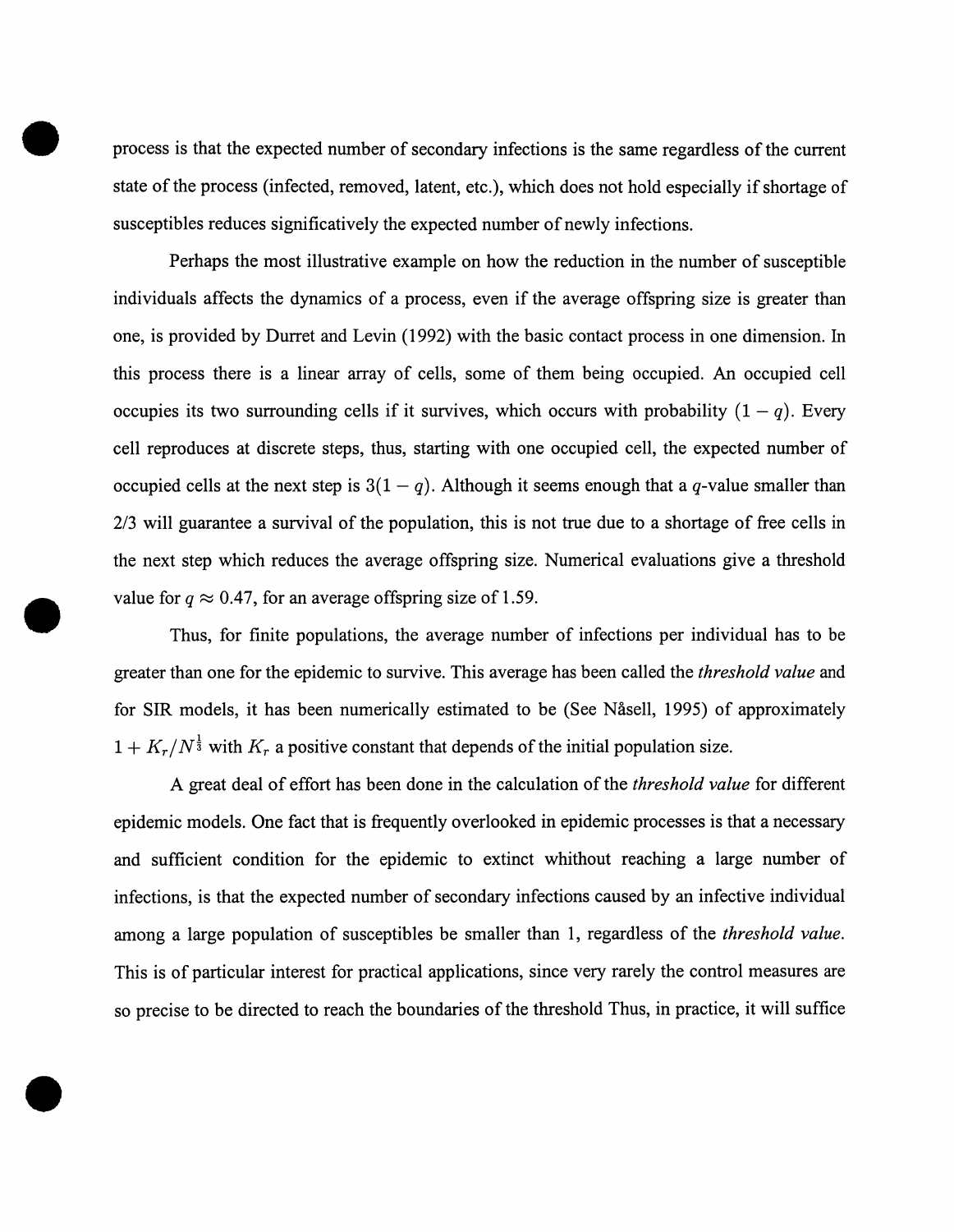• to guarantee an expected number of new infections smaller than one. In addition, for moderately large populations the threshold value approaches to 1 fast.

Then, if the infection rate is  $\lambda$  and X, the duration of the infection period has distribution  $f(x)$  with  $\mathbf{E}[X] = \mu^{-1}$  then the distribution of the number of secondary infections K is

$$
P[K = k] = \int_0^\infty \frac{e^{\lambda t} (\lambda t)^k}{k!} f(t) dt,
$$

here, we assume that infections occur at the points of a Poisson process with rate  $\lambda$ . The expected value of the number of infections is then

$$
\mathbf{E}[\mathbf{E}[K|X]] = \mathbf{E}[\lambda x] = \lambda \mathbf{E}[X] = \lambda/\mu.
$$
 (4.2)

Thus, as long as contacts occur according to a Poisson process, the expected number of • secondary cases of infection depends on the distribution of *X* only through its first moment. The assumption of exponential distribution between contacts can be relaxed, but in this case  $\mathbf{E}[K|X]$ becomes  $M(x)$ , the renewal function evaluated at x. Since  $M(x)$  is linear in x only if contacts occur at the points of a Poisson process, ( 4.2) does not hold anymore.

As previously stated, if the expected number of secondary infections caused for an initial infective individual in a population of susceptibles, under a given strategy, is less than one, the epidemics will die out and the strategy can be considered appropriate. The parameters in the model are defined formally:

 $\alpha_i$  = Migration rate of females of T. *infestans* in a house with migration category *i*,  $i = 1, 2, \ldots d$ .

 $\mu_j$  = Control rate in a house with control category j,  $j = 1, 2, \dots c$ .

 $\delta$  = rate at which a latent house becomes infective.

•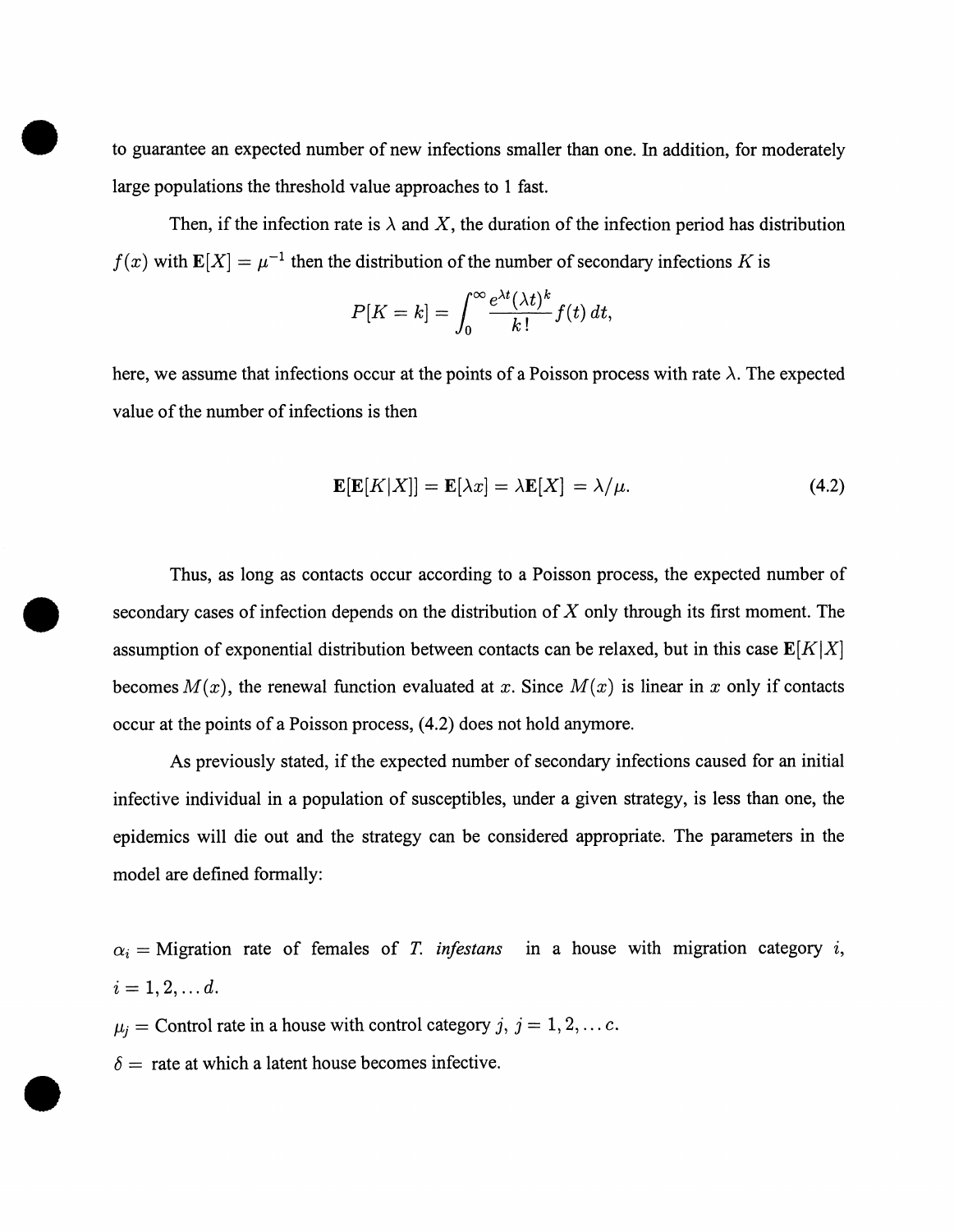$\nu$  = rate at which a treated house becomes susceptible.

 $p_0$  = Probability of eradication in a house is treated.

•

•

Here it is assumed that a latent and infective houses are prone to control. This is because it is assumed that in a given household the decision on whether treating or not depends on detecting the presence ofT. *infestans.* It is important to remark what happens in the model to the proportion  $(1 - p_0)$  of houses in which the T. *infestans* could not be eradicated in a given treatment period: if the house is infective and the treatment is effective, then the house undergoes an immune period with mean  $\nu^{-1}$  followed by a susceptible state. If the treatment fails, then it is assumed that the population of T. *infestans* is only decreased and it will enter a latent state again after going trough the immune period. The same applies to latent houses.

If we assume that a migrating T. *infestans* that has survived will always find a susceptible house, then the infection rate of a house on migration category i is  $\lambda_i = \phi \alpha_i$ , where  $\phi$  is the proportion of female migrating insects that survives to make a colony.

The distribution of the number of houses under each emigration category  $\alpha_i$  and control category  $\mu_j$  is also relevant for the outcome of the epidemic. Two cases are considered: a) a single category for both emigration and density, b) three categories for emigration and control each, whose distribution in the community is either dependent or independent. The last case is motivated because of the suspicion that houses with higher migration rate are associated with lower control rate.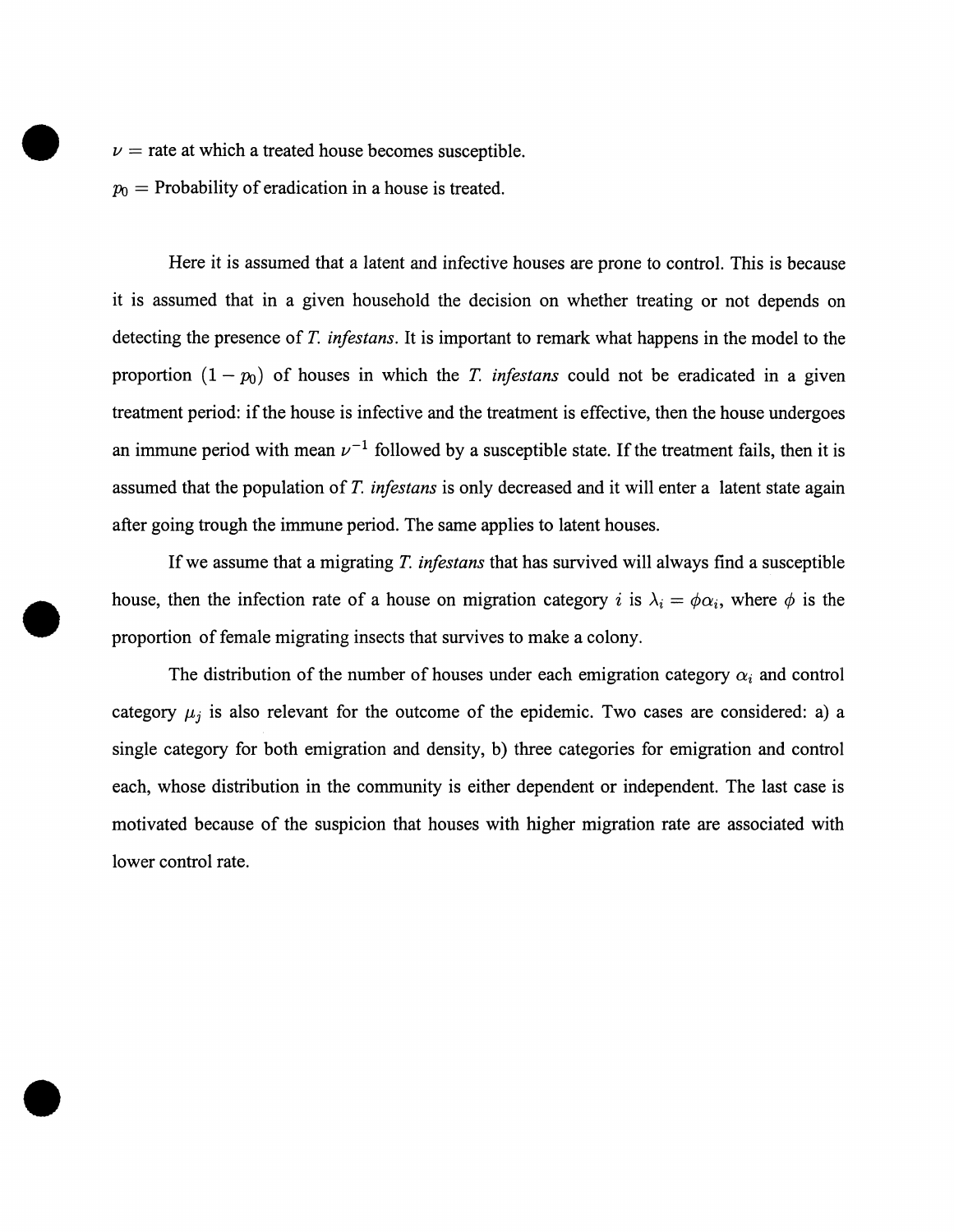## 5.1 Assessing the efficiency of the strategy: the case of a single migration and control categories.

In this case, all houses have the same rate  $\alpha$  of production of *T. infestans* – and thus there is a common infectivity  $\lambda$  – and in every latent or infective house the control is performed at rate  $\mu$ . Let K be the number of infected houses during the infectious life of the infected house. Recall that due to defective treatments then the house could become latent again after a period of immune period. Using first step analysis we have:

$$
\mathbf{E}[K] = \mathbf{E}[K|T < L]P(T < L) + \mathbf{E}[K|T > L]P(T > L),
$$

where  $T < L$  stands for the event "A treatment occurs before the latent period ends" and  $T > L$ the complementary event. If latency is exponentially distributed then

$$
P(T < L) = \mu/(\mu + \delta),
$$
\n
$$
P(T > L) = \delta/(\mu + \delta),
$$
\n
$$
(4.3)
$$

and

•

•

$$
\mathbf{E}[K|T < L] = \mathbf{E}[K](1 - p_0),
$$
\n
$$
\mathbf{E}[K|T > L] = \lambda/\mu + \mathbf{E}[K](1 - p_0), \tag{4.4}
$$

the first equality in (4.4) because by assumption, with probability  $(1-p_0)$  the vector in the house will not be completely eradicated, and the house will be infective again after some finite time. Therefore,

$$
\mathbf{E}[K] = \mathbf{E}[K](1-p_0) P(T < L) + \left[\lambda/\mu + \mathbf{E}[K](1-p_0)\right] P(T \geq L),
$$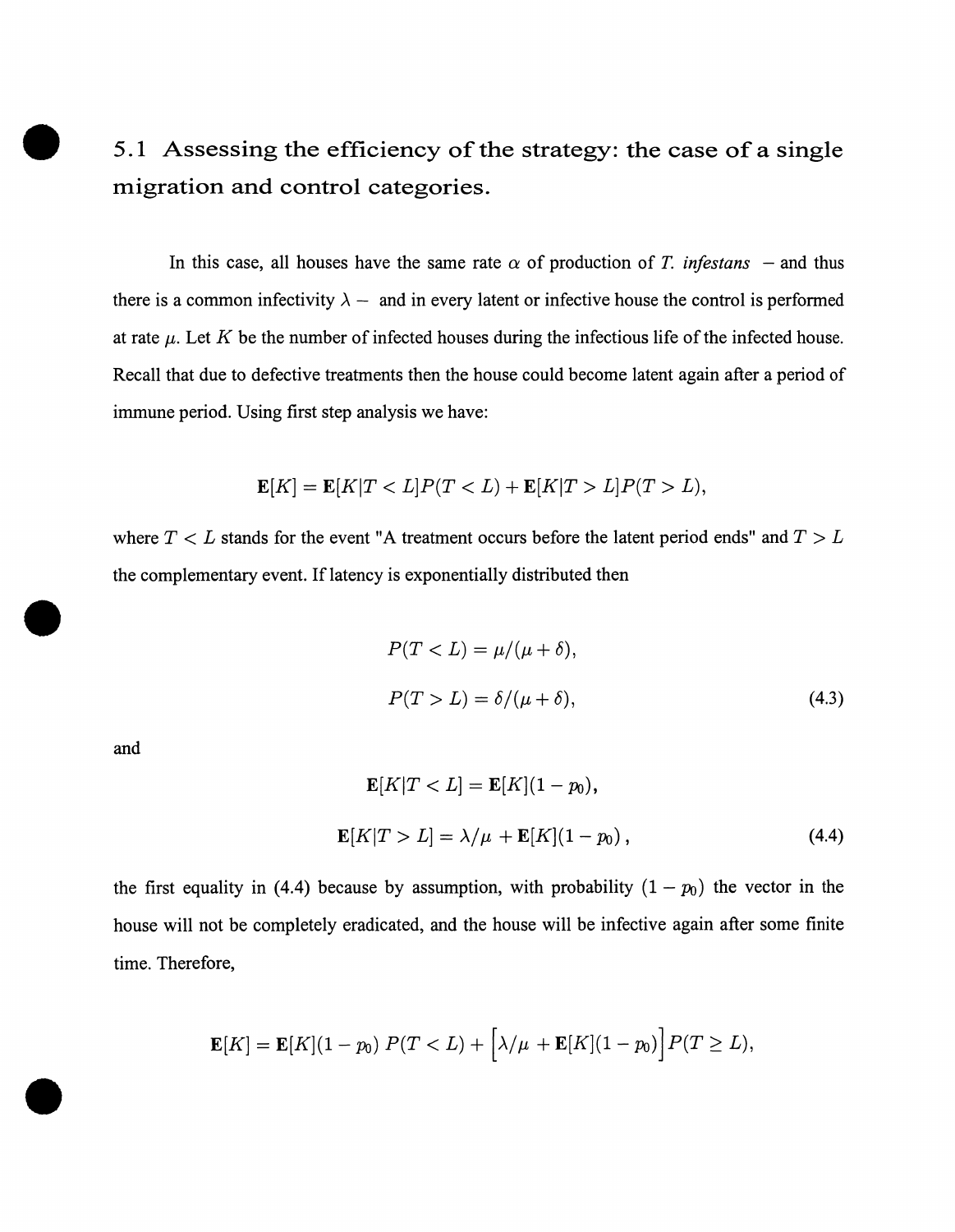which simplifies to

$$
\mathbf{E}[K] = P(T > L) \frac{\lambda}{\mu p_0}, \quad p_0 > 0 \tag{4.5}
$$

that is,

•

$$
\mathbf{E}[K] = \frac{\delta \lambda}{(\delta + \mu) \mu p_0}, \quad p_0 > 0 \tag{4.6}
$$

Clearly, for a control strategy to work properly, one needs

$$
\mu > \frac{1}{2} \left( \frac{\sqrt{\delta} \sqrt{p_0 \delta + 4\lambda}}{\sqrt{p_0}} - \delta \right).
$$
 (4.7)

If the efficiency  $p_0$  is 1, then

$$
\mu > \frac{1}{2} \Big( \sqrt{\delta} \sqrt{\delta + 4\lambda} - \delta \Big).
$$

#### *Non exponential distribution for the Latency.*

Now consider the case in which the duration of the Latency is not exponential, but instead we use a distribution with non-constant hazard rate, and investigate how this affects (4.7). Consider the case in which the duration of the latency period follows a Gamma $(r, r \delta)$ , so that the mean is still  $\delta^{-1}$ . While (4.5) remains unchanged, (4.3) is now:

$$
P(T > L) = \left(\frac{\mathbf{r}\,\delta}{\mathbf{r}\,\delta + \mu}\right)^{\mathbf{r}},
$$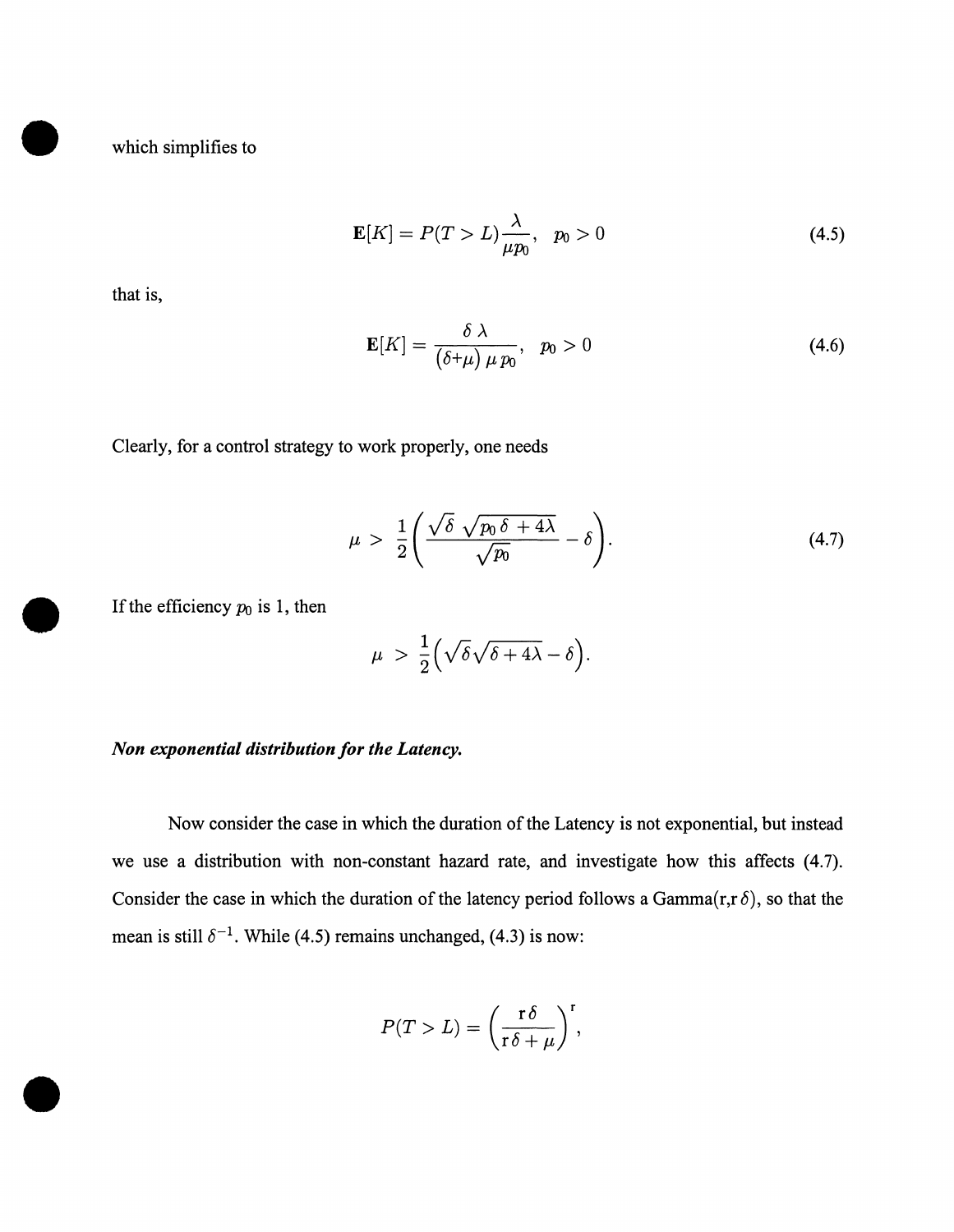thus  $P(T > L; r > 1)$  is smaller than  $P(T > L; r = 1)$ . If  $r < 1$  the relationship is reversed. The expected number of infections becomes then:

$$
\mathbf{E}[K] = \left(\frac{r\delta}{r\delta + \mu}\right)^{r} \frac{\lambda}{\mu p_0}, \quad p_0 > 0.
$$
 (4.9)

#### *The probability of extinction under complete efficiency.*

•

•

•

If  $\mathbf{E}[K] > 1$ , it is important to asses the probability that the spread of the vector will be stopped. Here, we assumed a Gamma distribution for the duration of the latency period and that  $p_0=1$ .

Starting in the latency period, the house may enter the infectious period and then undergo a treatment. Let  $X$  be the time to next treatment in a latent house, and  $Y$  the duration of the latency state (under no control). Let  $g(x)$  and  $f(y)$  be the respective probability density functions.

Define  $V$  the duration of the infectious period, where

$$
V = \begin{cases} x - y & x > y \\ 0 & x \le y \end{cases}
$$

Defining the density function of V as  $h(v)$ , we have:

$$
h(v) = \int_0^\infty g(y+v) f(y) \, dy
$$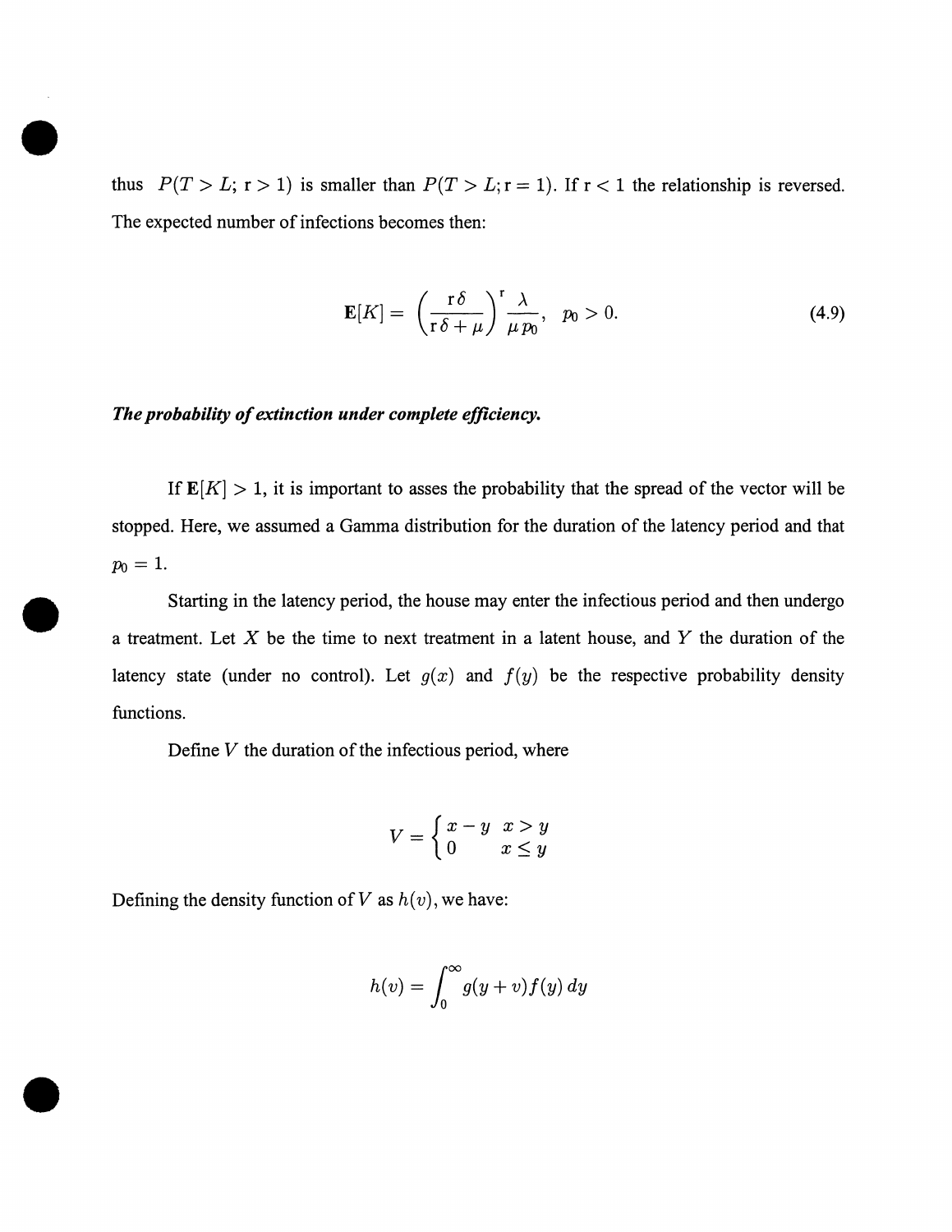$$
= \int_0^\infty \mu e^{-\mu(y+v)} f(y) dy
$$

$$
= \mu e^{-\mu v} \mathbf{E} [e^{-\mu y}]
$$

$$
= \mu e^{-\mu v} \mathbf{M}_Y (-\mu).
$$

Using (4.9), we have that probability mass function of  $K$ , the number of infections per infective individual is:

$$
P(K = k) = \int_0^\infty P(K = k | V = v) h(v) \, dv + I_{[k=0]} P[V = 0]
$$
\n
$$
= \int_0^\infty \frac{e^{-\lambda v} (\lambda v)^k}{k!} \mu e^{-\mu v} \mathbf{E}[e^{-\mu y}] dv + I_{[k=0]} P[V = 0]
$$

which simplifies to:

•

•

which simplifies to:  
\n
$$
P(K = k) = \mathbb{E}[e^{-\mu y}] \frac{\mu}{\lambda} \left(\frac{\lambda}{\lambda + \mu}\right)^{k+1} + I_{[k=0]} P[V = 0]. \tag{4.10}
$$

If  $Y \sim \exp(\delta)$  then

$$
\mathbf{E}[e^{-\mu y}] = \delta/(\delta + \mu) ,
$$
  

$$
P[V = 0] = P[T < L] = \mu/(\mu + \delta).
$$

Then (4.10) becomes:

$$
P(K = k) = \frac{\mu}{\lambda} \frac{\delta}{\delta + \mu} \left(\frac{\lambda}{\lambda + \mu}\right)^{k+1} + I_{[k=0]} \frac{\mu}{\mu + \delta}.
$$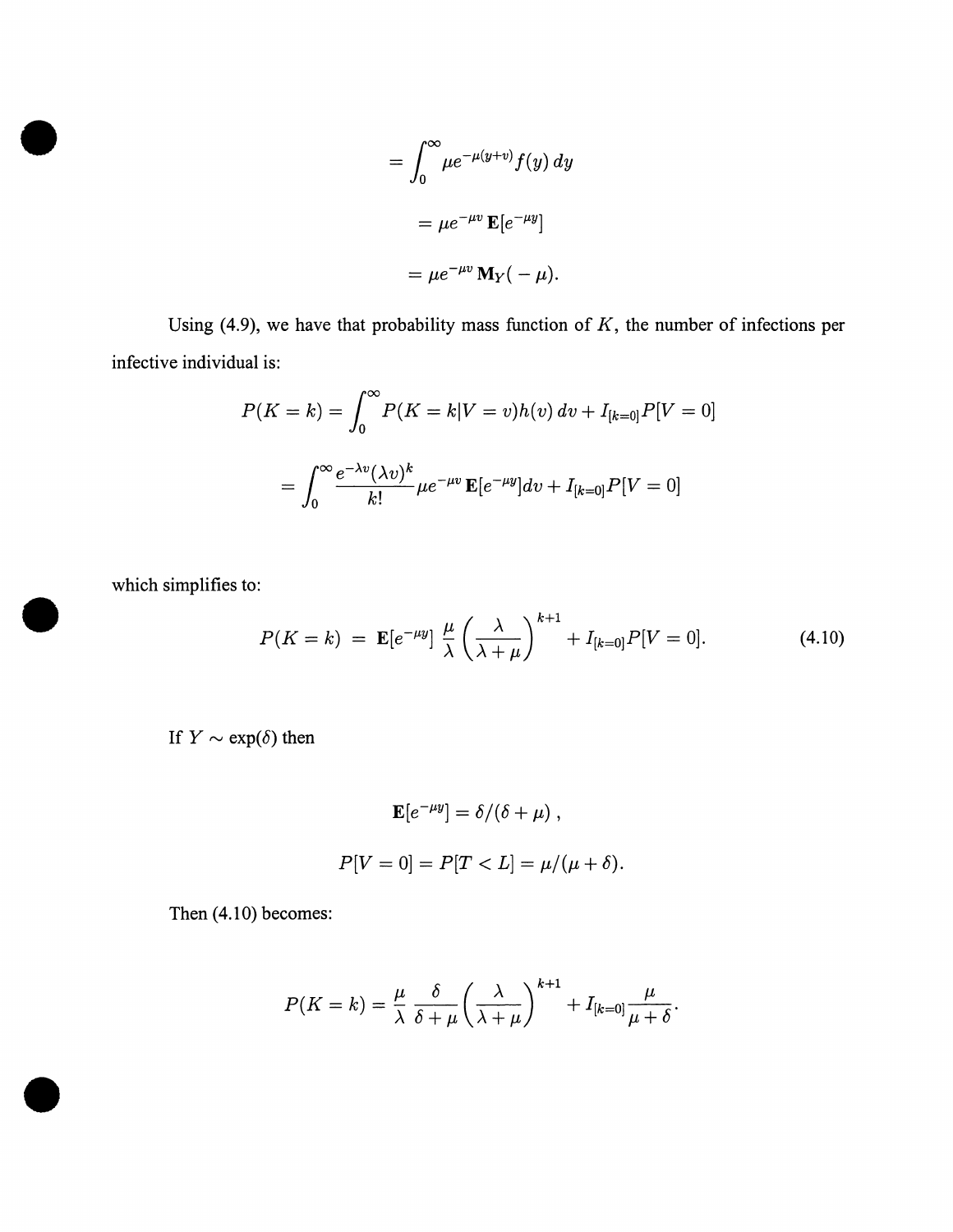Using  $(4.1)$  we have

$$
\theta = \frac{\mu}{\mu + \delta} + \sum_{j=0}^{\infty} \frac{\mu}{\lambda} \frac{\delta}{\delta + \mu} \theta^{j} \left(\frac{\lambda}{\lambda + \mu}\right)^{j+1}.
$$

Solving for  $\theta$  gives:

$$
\theta = \min\left\{1, \frac{\mu(\delta + \lambda + \mu)}{\lambda(\delta + \mu)}\right\}.
$$
\n(4.11)

Numerical evaluations of relevant expressions in this section will be performed later.

## 5 .2 Assessing the efficiency of strategies: the case of several • migration and control categories.

If there are several migration categories, the population is heterogeneous with respect to the infectiveness. Also, it is heterogeneous in the control time, and it is expected that both types of heterogeneity influence the optimum control rate.

Let  $C(i, j)$  the proportion of houses in migration category i and control category j. Then

$$
\mathbf{E}[K] = \sum_{i} \sum_{j} C(i,j) \frac{\delta \lambda_i}{(\delta + \mu_j) \mu_j p_0}, \quad p_0 > 0.
$$

If  $p_0 = 1$ ,

•

$$
P(Extinction) = \sum_{i} \sum_{j} C(i, j) \theta_{ij},
$$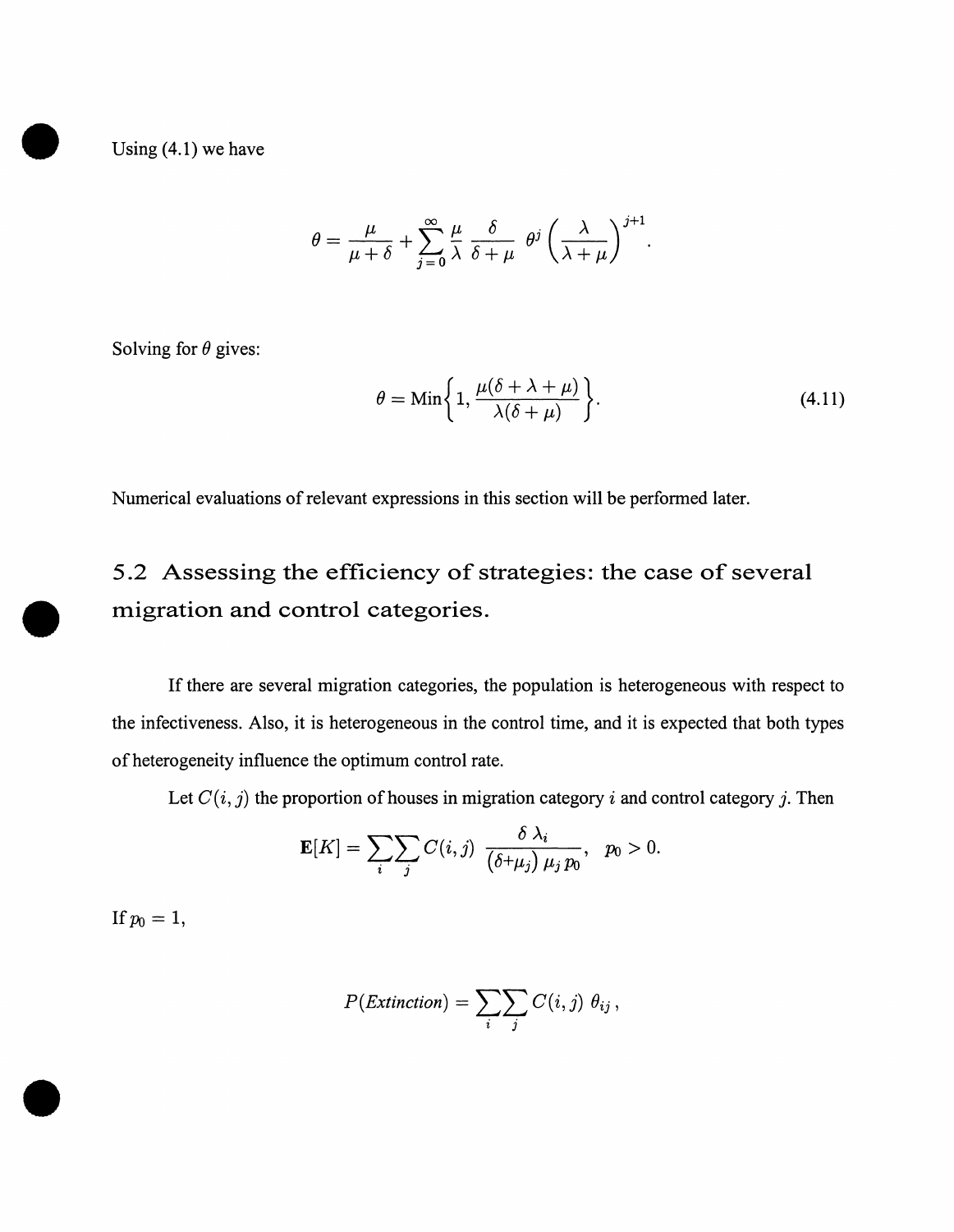where  $\theta_{ij}$  is given by (4.11) with  $\lambda = \lambda_i$  and  $\mu = \mu_j$ . Note that if  $C(i, j) = p_i q_j$ , where  $p_i$  is the proportion of houses with migration category i and  $q_i$  is that of the houses in control category j, then both factors (migration and control) are independent, and we have

$$
\mathbf{E}[K] = \sum_{i} \sum_{j} p_i q_j \frac{\delta \lambda_i}{(\delta + \mu_j) \mu_j p_0}, \quad p_0 > 0
$$

$$
= \sum_{i} p_i \lambda_i \sum_{j} q_j \frac{\delta}{(\delta + \mu_j) \mu_j p_0}, \quad p_0 > 0
$$

## **6 Numerical evaluations .**

•

•

Numerical calculations require some degree of information on the parameters, and there are very few field studies with the aim of estimating the parameters involved here. Regarding migration parameters, these have been mostly under controlled conditions, and the "latency" period depends heavily on the type of house. Furthermore, no information is available on the distribution of the migration and control categories, and it is reasonable to expect this to be highly variable with geographicak regions. Here, we attempt to provide with a general framework that allows for input of adecuate parameters.

Castafiera [G] has estimated the female migration rate  $\delta$  to be approximately 0.68 per day (Lit), and the duration oflatency to be approximately 180 days, but there is no information on the probability of survival of the migrating females. Here we use this migration rate and assume the survival probability to be one, and vary the frequency of control as well as the latency period .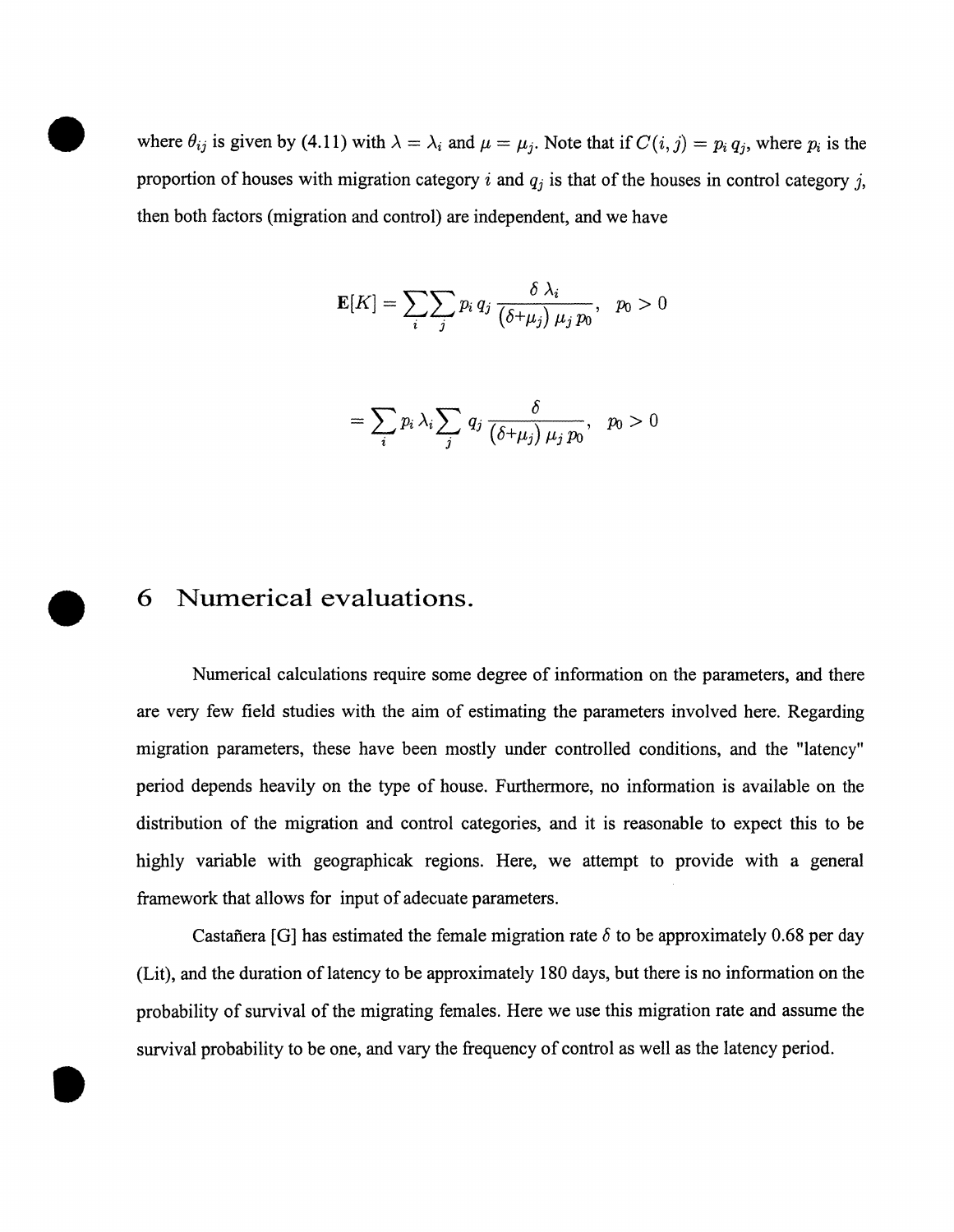

 $\epsilon_{\rm m}$ 

Figure 4.1 Mean time between controls required to achieve  $E[K] < 1$  for  $p_0 = 1$ and  $\lambda = 0.68$ . Numbers to the right indicates duration of latency. Latency is assumed to be Exponentially distributed.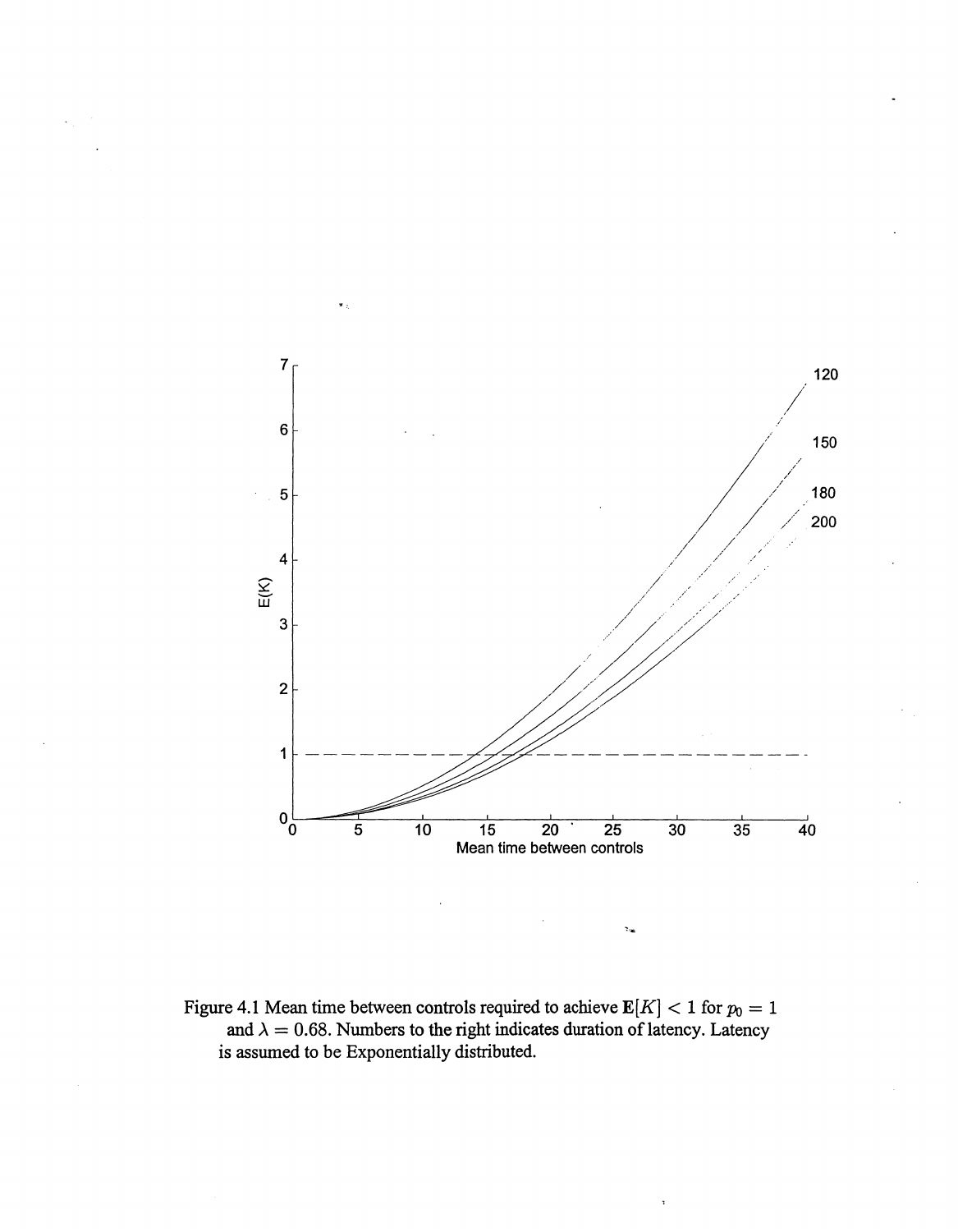

Figure 4.2 Effect of  $p_0$  on the frequency of control required to achieve  $\mathbf{E}[K] < 1$ for  $\lambda = 0.68$ . Numbers to the right indicates duration of latency.

 $\cdot$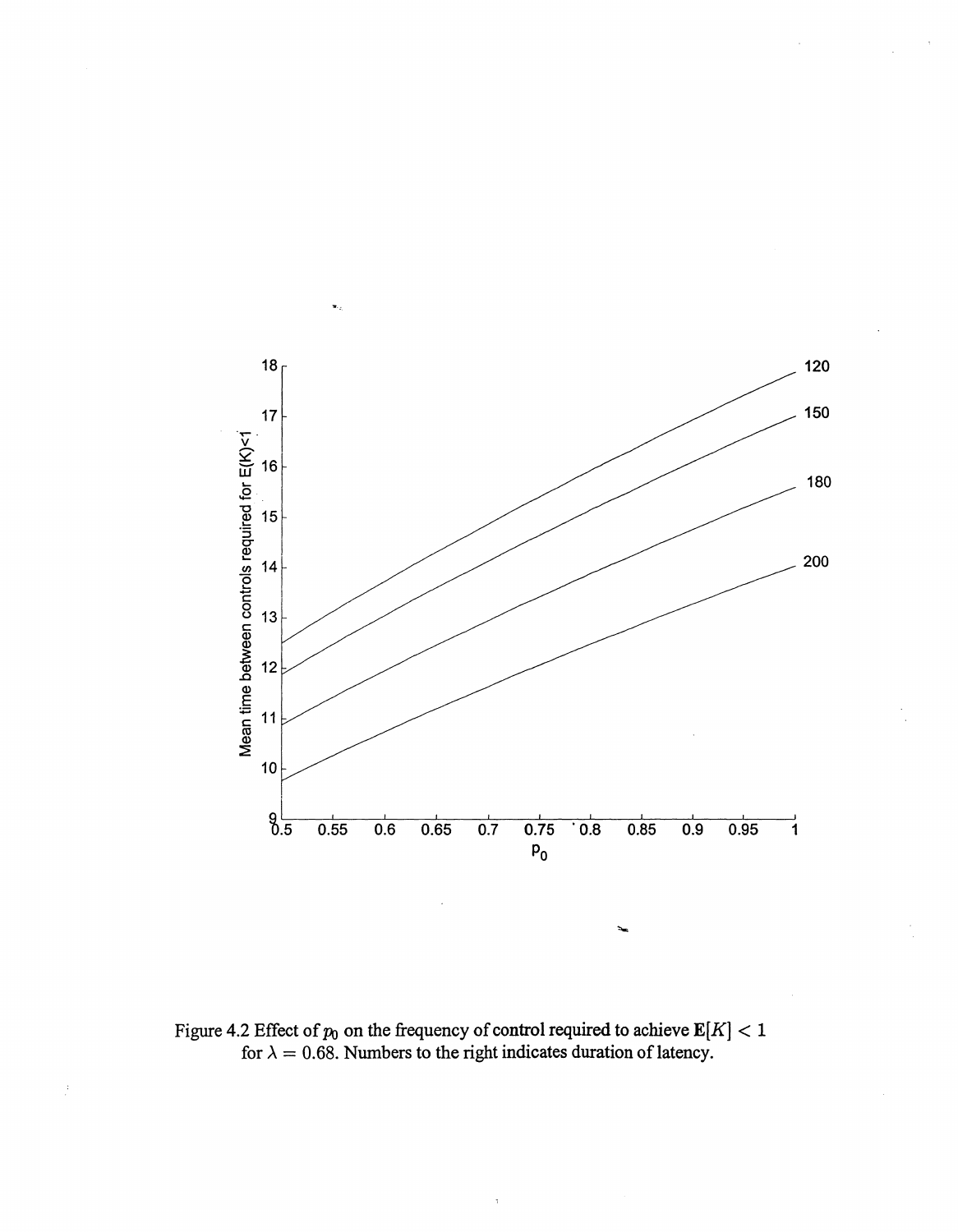

÷.

Figure 4.3 Mean time between controls required to achieve  $E[K] < 1$  for  $p_0 = 1$ and  $\lambda = 0.68$ . Numbers to the right indicates duration of latency. Latency is assumed to be Gamma $(3,3,6)$ .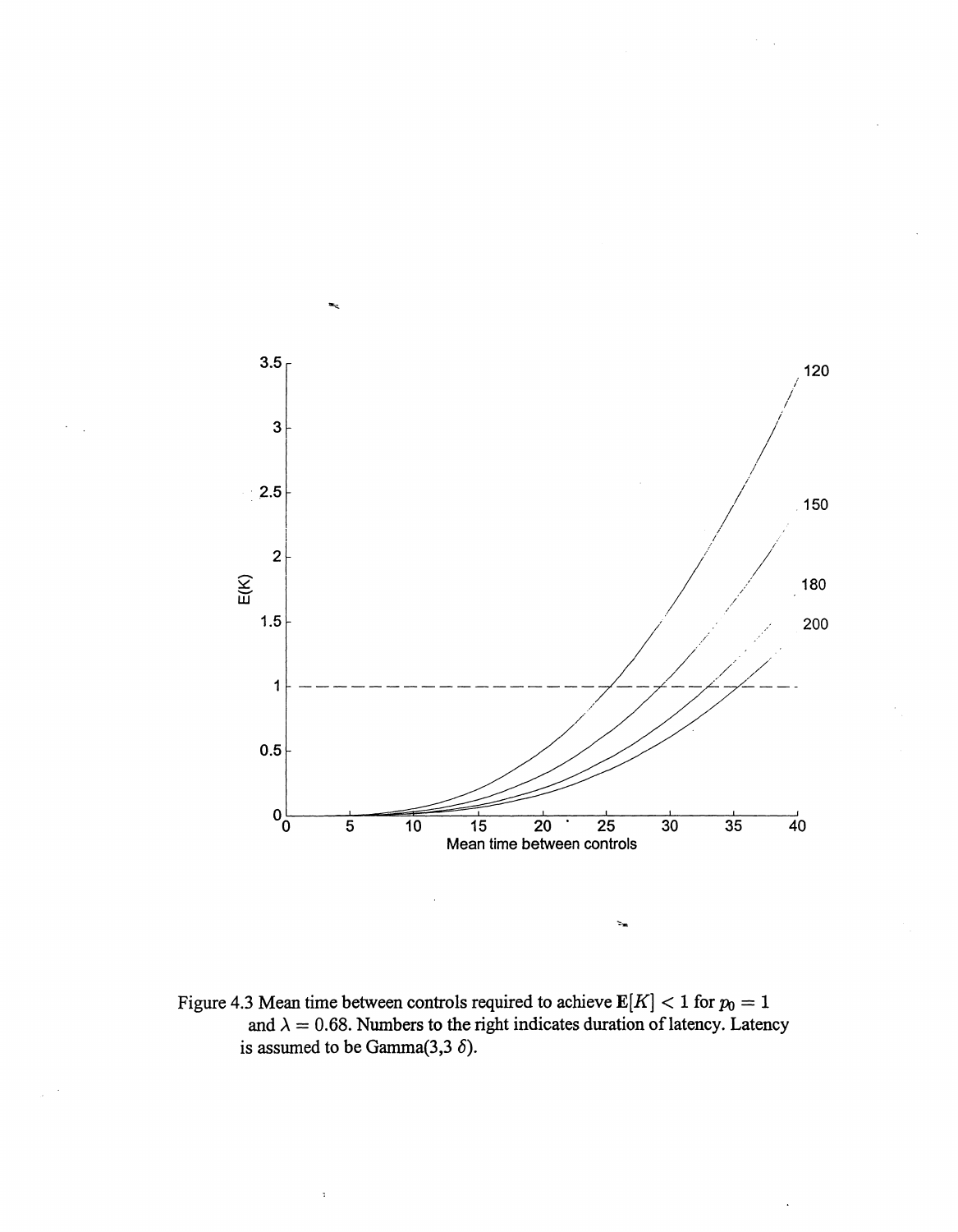

 $\gamma_{\rm in}$ 

Figure 4.4 Effect of the time between controls on the probability of eradication. Numbers to the right indicates duration of latency. Latency is assumed to be Exponentially distributed.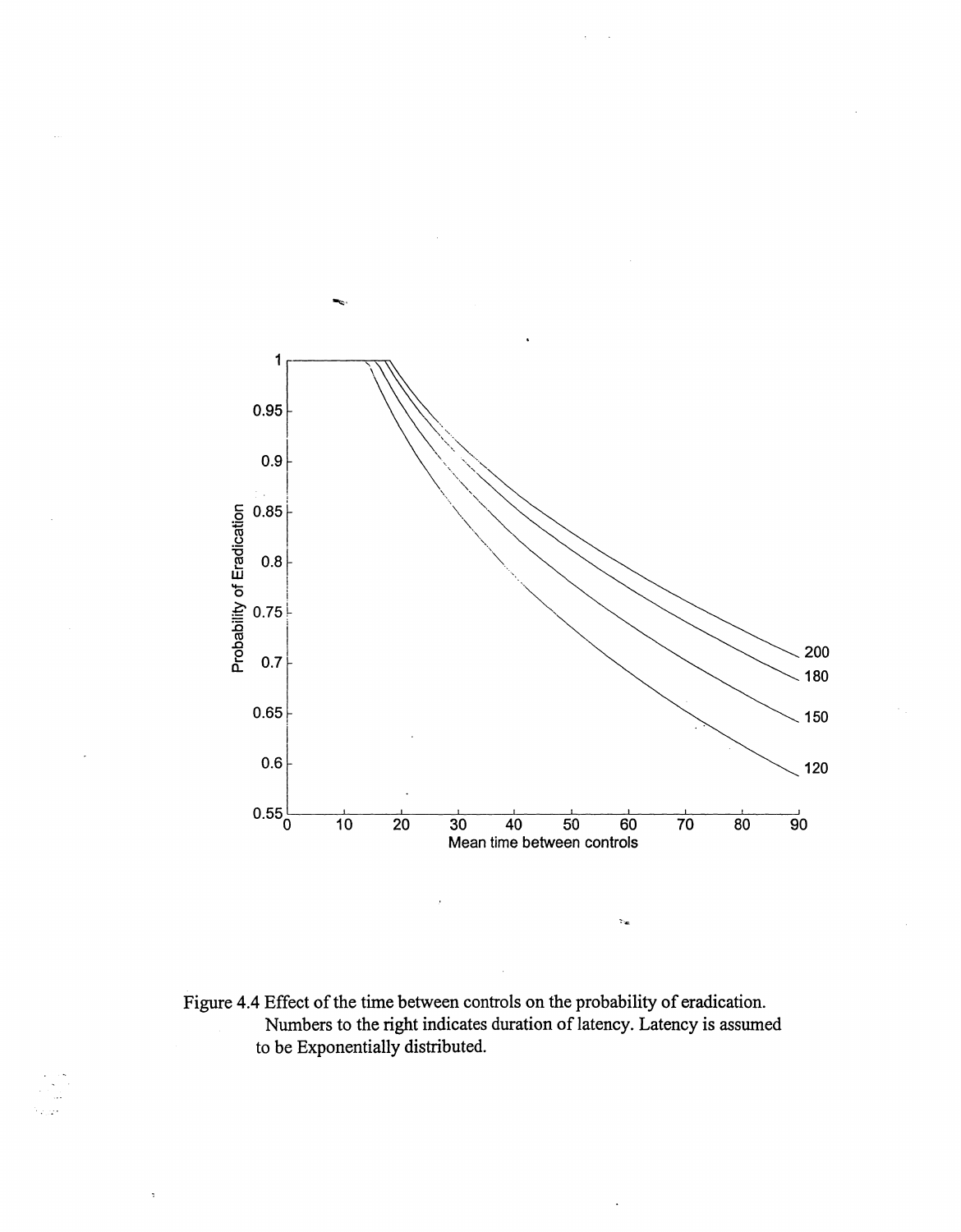Fig 4.1 shows how  $\mathbf{E}[K]$  is affected by the frequency of control and latency according to  $(4.6)$ . Four durations of latency were used: 120, 150, 180 and 200 days, whereas the frequency of control varies between 1 and 40 days. In this simulations  $p_0$  is set to one. The dotted line marks the value  $\mathbf{E}[K] = 1$ . It can be seen that the range of control for these values has to be around two weeks in order  $\mathbf{E}[K] < 1$ .

•

•

•

Fig. 4.2 also shows the effect the efficiency  $p_0$  on the frequency of control required to achieve  $\mathbf{E}[K] < 1$ , for an exponential distribution of latency. Fig. 4.3 is similar to 4.1 except that here the latency fololows a Gamma distribution. This is expression (4.9) with a Gamma $(3,3,6)$ distribution of the latency, with  $\delta^{-1}$ set to 120, 150, 180 and 200 days. The mean durations are the same than for Fig 4.1 but the variances are one third smaller. Using this parameters the expected time between two treatments can be increased by a factor of two.

Fig 4.4 depicts how the probability of erradication  $\theta$  is affected by the duration of latency and frequency of control, according to 4.11, under complete efficiency of treatment  $(p_0 = 1)$  and a migration rate  $\lambda = 0.68$ . The latency durations were assumed exponential with means  $\delta^{-1} = 120, 150, 180$  and 200 days. As expected, the four lines start at  $\theta = 1$  and start decreasing when the frequency of control makes  $E[K] > 1$ , which matches the value shown in Fig. 4.1. In general, it can be seen that the expected time between treatments has to be smaller than 30 days for the probability of erradication to be about 95 percent, for latency durations smaller than 200 days. Fig 4.4 shows the frequency required to make  $\mathbb{E}[K] < 1$  as a function of  $p_0$ , with  $\delta$  and  $\lambda$ fixed. From 4.6 this function is

$$
f(p_0)=2\Bigg(\frac{\sqrt{\delta}\,\sqrt{p_0\,\delta+4\lambda}}{\sqrt{p_0}}-\delta\Bigg)^{-1}
$$

for  $\delta$  small, the previous expression can be approximated with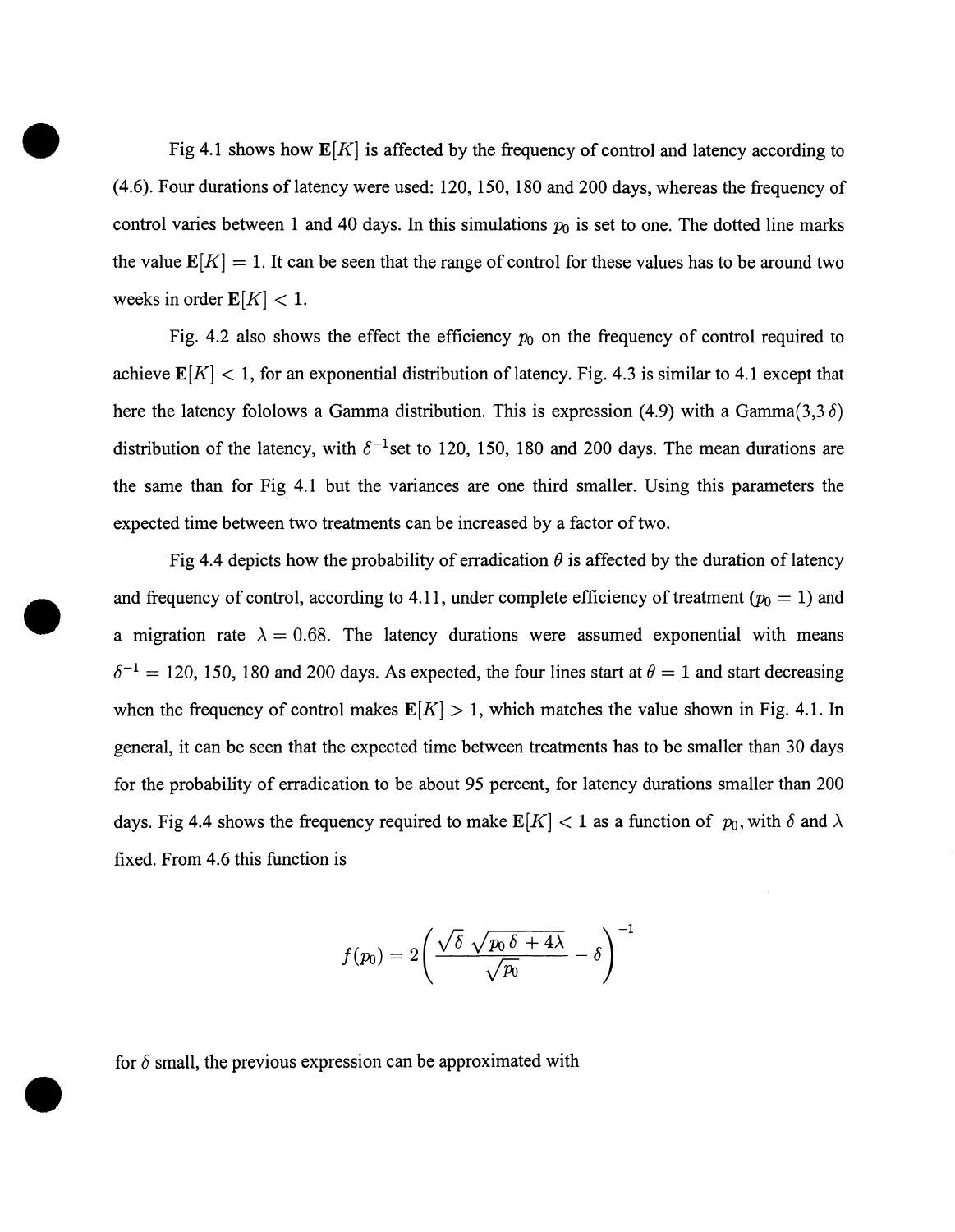$$
f(p_0)=\sqrt{\frac{p_0}{\delta\,\lambda}}
$$

## **7 Discussion**

•

•

•

For the set of parameters used, the model predicts that very small intervals between treatments are required in order to eradicate the vector from a community. Even if the tratement is completely efficient at the household level  $(p_0 = 1)$ , the average time between controls is smaller than two weeks, which is impractical for most communities. If a campaign is more effective than self control depends strongly on the coverage of the campaign and the efficiency in every house. If the goal is to reduce the loss of human lives and costs, altough a single campaign could be more expensive than self-control, on the long run it could be the opposite. It seems that an alternative could be to achieve some level of coordination in the households regarding the time of self-control, which will make it similar to a campaign, but the feasibility of this depends on particular characteristics of the communities, and detailed studies are required .